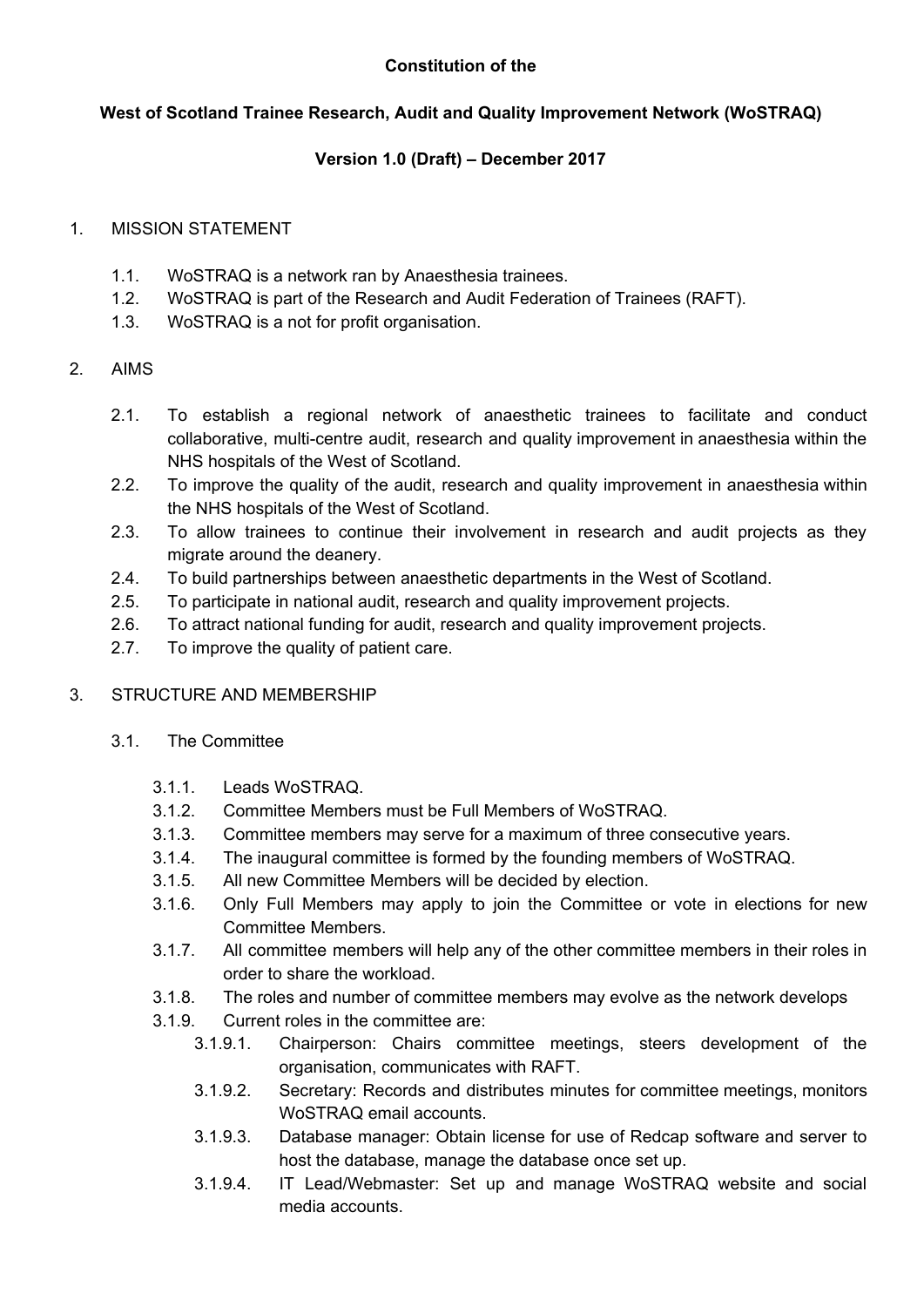- 3.1.9.5. Trainee communication lead: Communication link between trainee members and the committee.
- 3.1.9.6. Consultant communication lead: Communication link between consultants and the committee.
- 3.1.10. Decisions are made by a majority vote of the committee members. In the event of no majority vote, the chairperson shall have the deciding vote.
- 3.1.11. Every Regional Project conducted or National Project supported by WoSTRAQ will have a Committee Member to represent it.
- 3.1.12. The committee is supported by Local Consultant Leads, Full and Associate Members of WoSTRAQ.
- 3.2. Local Consultant Leads
	- 3.2.1. Provide supervision and assistance organising WoSTRAQ projects in their local hospital within West of Scotland.
- 3.3. Full Membership
	- 3.3.1. For the purpose of WoSTRAQ membership, "Anaesthesia/ACCS Trainees" are defined as one of the following:
		- 3.3.1.1. Core Trainees (CT) in any Acute Care Common Stem (Anaesthesia, Acute Medicine or Emergency Medicine) in the West of Scotland
		- 3.3.1.2. Core Trainees (CT) in Anaesthesia in the West of Scotland
		- 3.3.1.3. Speciality Trainees (ST) in Anaesthesia trainees in the West of Scotland
		- 3.3.1.4. Locum Appointed for Training (LAT) in Anaesthesia of any grade in the West of Scotland.
	- 3.3.2. Anaesthesia/ACCS Trainees within the West of Scotland School of Anaesthesia may become a full member of WoSTRAQ by completing the application and receiving approval from any member of the committee.
	- 3.3.3. Anaesthesia/ACCS Trainees may only remain full members of WOSTRAQ until their CCT date.
	- 3.3.4. For Committee Members and Regional Project Leads, a grace period of 6 months post-CCT date will be allowed to facilitate handover of the role and ongoing projects.
	- 3.3.5. Can apply to become Committee Members and vote in Committee Member elections.
	- 3.3.6. Can apply to become Regional Project Leads and vote for the adoption of new projects.
	- 3.3.7. Can apply to become Local Data Collectors.
- 3.4. Associate Membership
	- 3.4.1. Health care professionals who are not "Anaesthesia/ACCS trainees" may become associate members of WoSTRAQ by completing the application and receiving approval from any member of the committee.
	- 3.4.2. Cannot become Committee Members or vote in Committee Member elections.
	- 3.4.3. Cannot become Regional Project Leads or vote for the adoption of new projects.
	- 3.4.4. Can apply to become Local Consultant Leads.
	- 3.4.5. Can apply to become Local Data Collectors.
- 3.5. Termination of Membership
	- 3.5.1. WoSTRAQ membership may be terminated in the following circumstances: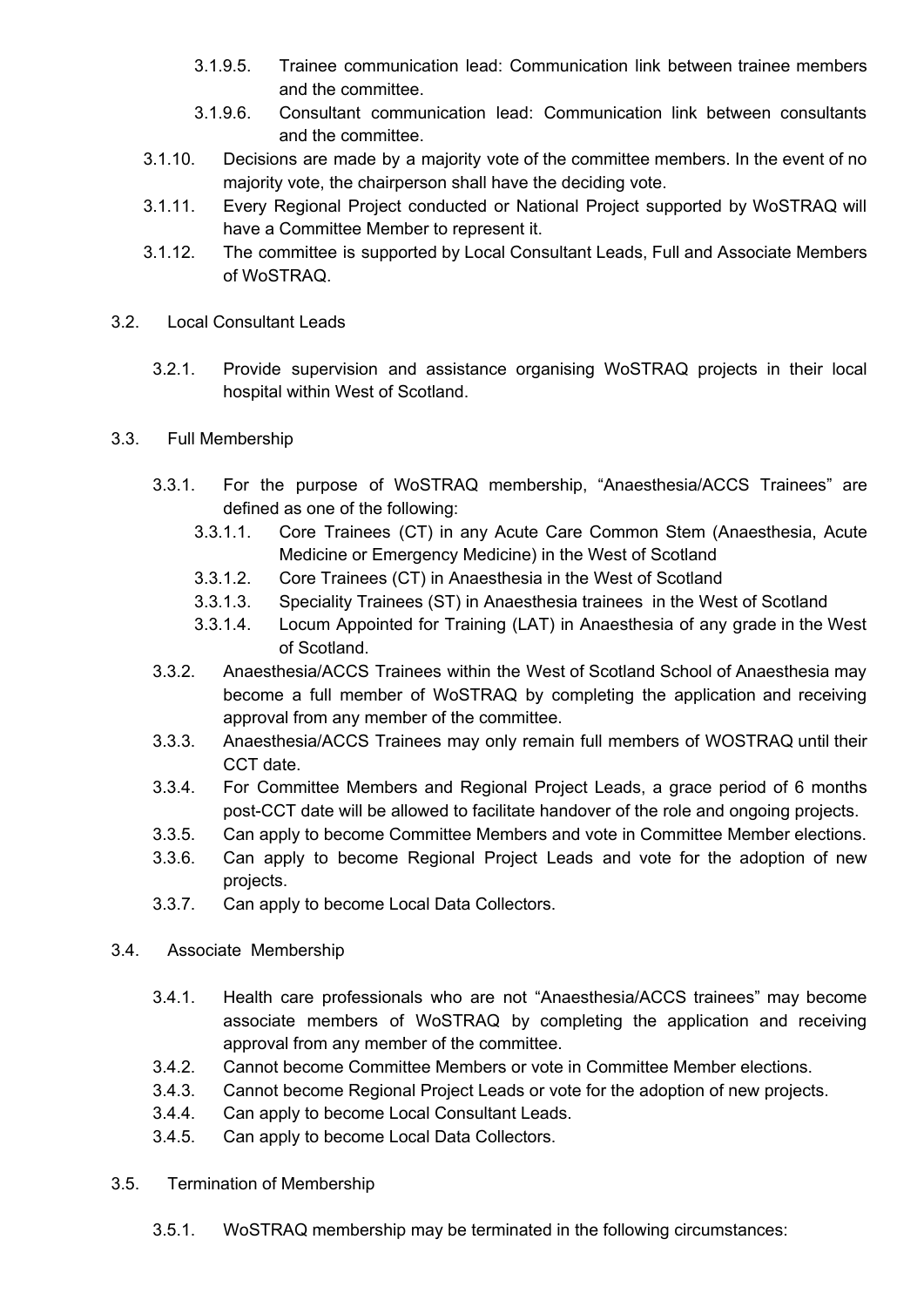- 3.5.1.1. Breach of WoSTRAQ authorship rules
- 3.5.1.2. Breach of research governance principles
- 3.5.1.3. Breach of data protection
- 3.5.1.4. Breach of ethical principles
- 3.5.1.5. Fraudulent use or omission of data
- 3.5.1.6. Resignation of the member from a recognised training post
- 3.5.1.7. A permanent move of the member to another region.
- 3.5.1.8. Termination of membership is at the discretion of the committee and requires a majority vote of committee members.

## 4. REGIONAL PROJECTS

- 4.1. A fundamental aim of WoSTRAQ is to run regional projects and facilitate supported national projects
- 4.2. Any Full Member may submit a project proposal to the committee.
- 4.3. Project proposals should be made by completing a standard proforma, to be made available on the WoSTRAQ website.
- 4.4. The Committee will then select proposals from the submitted proformas which are in keeping with the aims and development of WoSTRAQ.
- 4.5. The Committee has the right to veto a project which provokes any concerns. It also has the right to recommend some projects over others.
- 4.6. Each selected proposal will be assigned a member of the committee to work with the proposer to develop the proposal in a form suitable to put to the Full Members for a vote.
- 4.7. Once a Regional Project proposal has been selected to be run by the Full Members, the proposer will be designated the Regional Project Lead for that project unless he/she wishes to delegate this to someone else.
- 4.8. The Regional Project Lead will be responsible for the overall running of the project, with the support of the Committee.
- 4.9. It is the responsibility of the Regional Project Lead to present and/or publish the results of the project. If they are unable to or do not wish to, they can delegate this task to another Full Member who has made a significant contribution to the project.
- 4.10. The project should be accomplished within a predefined time frame and in a professional manner, seeking the correct approvals from the Public Benefit and Privacy Panel, ethics committee and local Caldicott Guardians. If there is a significant departure from this, the committee has the right to withdraw support for the project.

# 5. NATIONAL PROJECTS

- 5.1. National Projects will be screened in a similar way by the Committee then put to the Full Members for a vote.
- 5.2. All National Projects chosen by the Full Members will be assigned a Committee Member who will be responsible for the project within WoSTRAQ.
- 5.3. Participation certificates and authorship will be decided by the authority conducting the National Project, but will be part of the of the Committee screening process.

# 6. AUTHORSHIP RULES FOR REGIONAL OR WoSTRAQ LED PROJECTS

- 6.1. All members of WoSTRAQ must adhere to the authorship rules.
- 6.2. In accordance with the International Committee of Medical Journal Editors, authorship of a project will be based on meeting the following criteria:
	- 6.2.1. Substantial contributions to the conception or design of the work; or the acquisition, analysis, or interpretation of data for the work; AND
	- 6.2.2. Drafting the work or revising it critically for important intellectual content; AND
	- 6.2.3. Final approval of the version to be published; AND